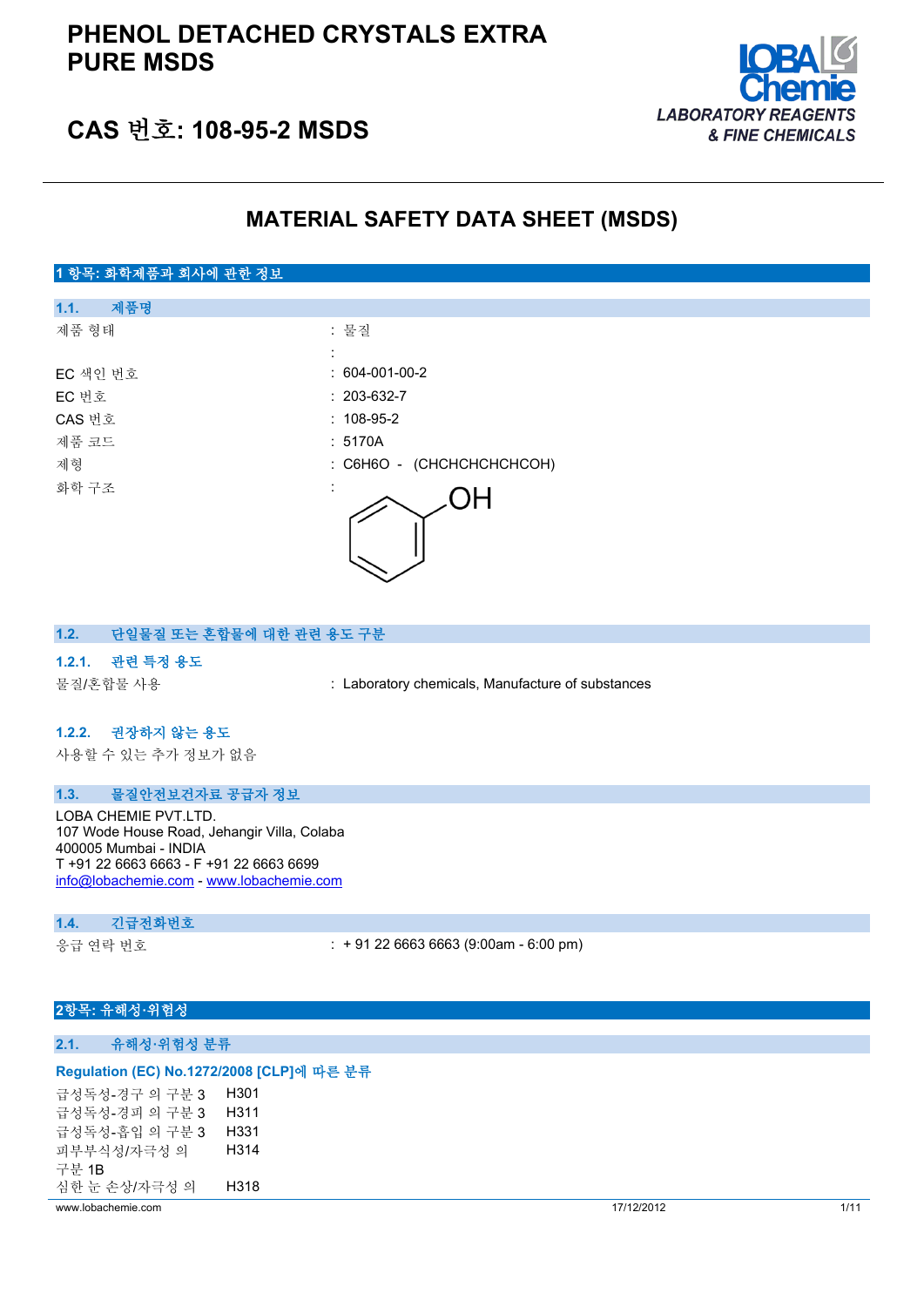물질안전보건자료

구분 1 생식세포 변이원성 의 구분 2 H341 특정 표적장기 독성-반복 H373 노출 카테고리 2

분류 범주 및 위험 고지 전문: 16항 참조

#### **Directive 67/548/EEC 또는 Directive 1999/45/EC에 따른 분류**

Muta.Cat.3; R68 T; R23/24/25 Xn; R48/20/21/22 C; R34 Full text of R-phrases: see section 16

### **물리화학적, 인체 건강 및 환경상의악영향**

사용할 수 있는 추가 정보가 없음

| 예방조치문구를 포함한 경고표지 항목<br>2.2.          |                                                                                                                                                                                                                         |
|--------------------------------------|-------------------------------------------------------------------------------------------------------------------------------------------------------------------------------------------------------------------------|
| 규정 (EC) No. 1272/2008에 따른 라벨 표시[CLP] |                                                                                                                                                                                                                         |
| 위험 표시 그림문자(CLP)                      |                                                                                                                                                                                                                         |
|                                      | GHS05<br>GHS08<br>GHS06                                                                                                                                                                                                 |
| Signal word (CLP)                    | : 위험                                                                                                                                                                                                                    |
| 유해·위험 문구(CLP)                        | : H301+H311+H331 - Toxic if swallowed, in contact with skin or if inhaled<br>H314 - Causes severe skin burns and eye damage<br>H341 - 유전적인 결함을 일으킬 것으로 의심됨<br>H373 - 장기간 또는 반복 노출되면 장기에 손상을 일으킬 수 있음                    |
| 예방 조치 문구(CLP)                        | : P201 - 사용 전 취급 설명서를 확보하시오<br>P280 - 보호장갑·보호의·보안경··안면보호구를 착용하시오.<br>P301+P310 - 삼켰다면 즉시 의료기관(의사)의 도움을 받으시오<br>P305+P351+P338 - 눈에 묻으면 몇 분간 물로 조심해서 씻으시오. 가능하면<br>콘택트렌즈를 제거하시오. 계속 씻으시오<br>P310 - 즉시 의료기관(의사)의 진찰을 받으시오 |

### **2.3. 기타 정보**

사용할 수 있는 추가 정보가 없음

### **3항목: 구성성분의 명칭 및 함유량**

**3.1. 단일물질**

명칭 : PHENOL DETACHED CRYSTALS EXTRA PURE

www.lobachemie.com 2/11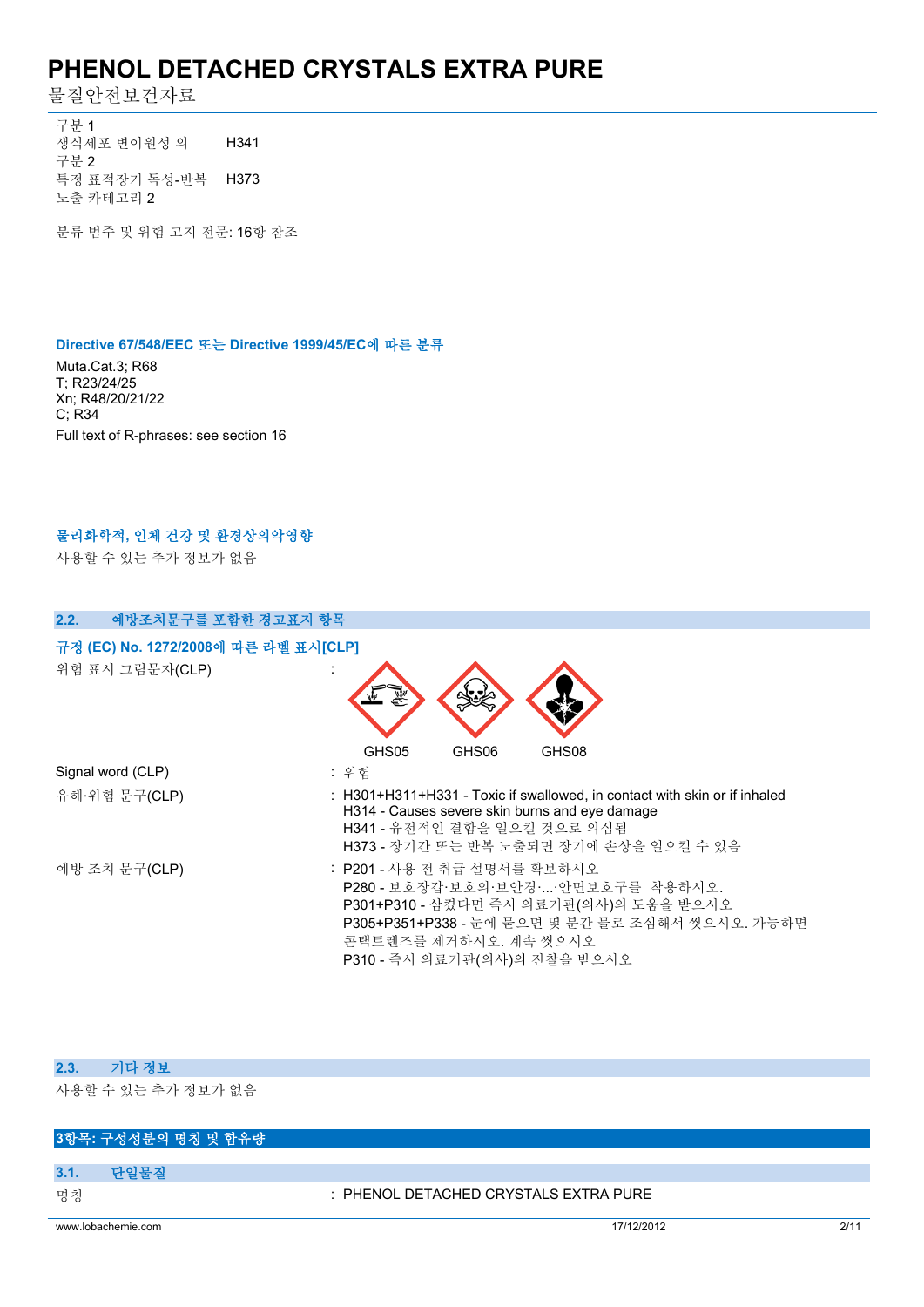물질안전보건자료

| CAS 번호   | $: 108-95-2$      |
|----------|-------------------|
| EC 번호    | $: 203 - 632 - 7$ |
| EC 색인 번호 | $: 604-001-00-2$  |

R- 및 H- 문구에 대한 전문: 16항 참조

### **3.2. 혼합물**

해당없음

## **4항목: 응급조치요령**

| 4.1.<br>응급조치 요령 |                                                                                                                                |
|-----------------|--------------------------------------------------------------------------------------------------------------------------------|
| 흡입 후 응급 조치      | : 신선한 공기가 있는 곳으로 옮기고 호흡하기 쉬운 자세로 안정을 취하시오. 즉시<br>의료기관(의사)의 진찰을 받으시오. 긴급히  처치를 하시오.                                             |
| 피부 접촉 후 응급 조치   | : 즉시 의료기관(의사)의 진찰을 받으시오. 오염된 모든 의복은 벗거나 제거하시오.<br>다량의 비누와 물로 씻으시오.  조치를 하시오. 다시 사용전 오염된 의류는<br>세척하시오. 피부를 물로 씻으시오/샤워하시오.       |
| 안구 접촉 후 응급 조치   | : 몇 분간 물로 조심해서 씻으시오. 가능하면 콘택트렌즈를 제거하시오. 계속 씻으시오.<br>즉시 의료기관(의사)의 진찰을 받으시오.  처치를 하시오.                                           |
| 섭취 후 응급 조치      | : 입을 씻어내시오. 즉시 의료기관(의사)의 진찰을 받으시오.  처치를 하시오. 토하게<br>하지 마시오.                                                                    |
| 4.2.<br>변이원성    |                                                                                                                                |
| 증상/부상           | : 피부에 심한 화상과 눈에 손상을 일으킴. 유전적인 결함을 일으킬 것으로 의심됨.<br>장기에 손상을 일으킴.                                                                 |
| 흡입 후 증상/부상      | : 기도 부식.                                                                                                                       |
| 피부 접촉 후 증상/부상   | : Repeated exposure to this material can result in absorption through skin causing<br>significant health hazard. 피부와 접촉하면 유독함. |
| 안구 접촉 후 증상/부상   | : 눈에 심한 손상을 일으킴.                                                                                                               |
| 섭취 후 증상/부상      | : 삼키면 유독함. Swallowing a small quantity of this material will result in serious<br>health hazard.                               |

| 4.3.<br>즉각적인 치료 및 특수 치료 필요 여부 표시   |                                                                        |
|------------------------------------|------------------------------------------------------------------------|
| Treat symptomatically.             |                                                                        |
| 5항목: 폭발·화재시 대처방법                   |                                                                        |
|                                    |                                                                        |
| 적절한 소화제<br>5.1.                    |                                                                        |
| 적절한 소화제                            | : dry chemical powder, alcohol-resistant foam, carbon dioxide (CO2).   |
| 부적절한 소화재                           | : Do not use a heavy water stream.                                     |
| 5.2.<br>화학물질로부터 생기는 특정 유해성         |                                                                        |
| 사용할 수 있는 추가 정보가 없음                 |                                                                        |
| 소방대원을 위한 조언<br>5.3.                |                                                                        |
| 화재 진압 중 보호                         | : Do not attempt to take action without suitable protective equipment. |
| 6항목: 누출사고시 대처방법                    |                                                                        |
|                                    |                                                                        |
| 인체를 보호하기 위해 필요한 조치사항 및 보호구<br>6.1. |                                                                        |
| 6.1.1. 비응급 요원용                     |                                                                        |

응급 조치 : Evacuate unnecessary personnel.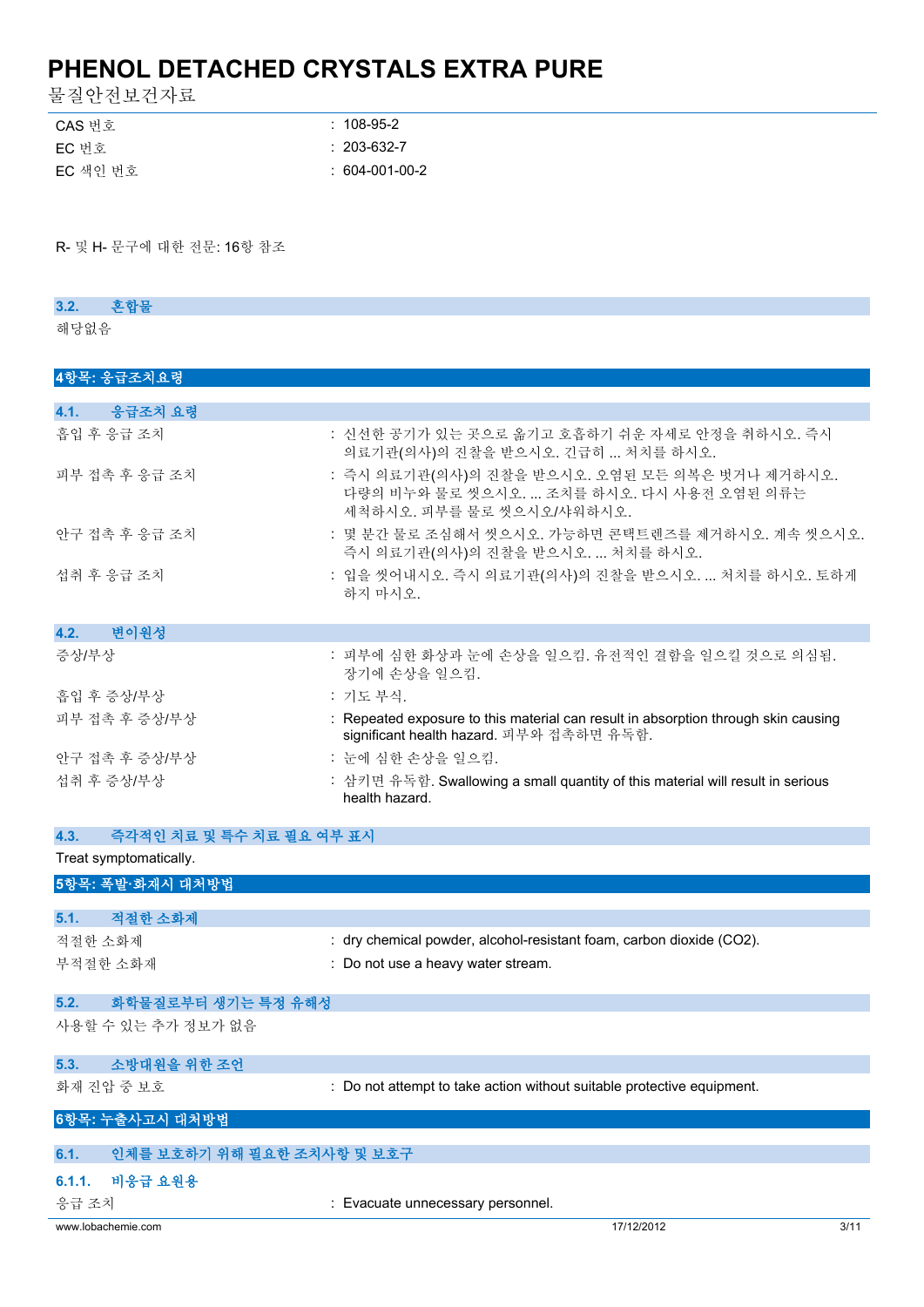물질안전보건자료

| 6.1.2. 응급 구조대용                 |                                                                                                                                                      |
|--------------------------------|------------------------------------------------------------------------------------------------------------------------------------------------------|
| 보호 장비                          | : 적절한 개인 보호구를 착용하시오.                                                                                                                                 |
| 응급 조치                          | : Stop release.                                                                                                                                      |
|                                |                                                                                                                                                      |
| 환경을 보호하기 위해 필요한 조치사항<br>6.2.   |                                                                                                                                                      |
| 환경으로 배출하지 마시오.                 |                                                                                                                                                      |
| 정화 또는 제거 방법<br>6.3.            |                                                                                                                                                      |
| 세척 방법                          | : Clean up immediately by sweeping or vacuum.                                                                                                        |
| 기타 항목 참조<br>6.4.               |                                                                                                                                                      |
| 사용할 수 있는 추가 정보가 없음             |                                                                                                                                                      |
| 7항목: 취급 및 저장방법                 |                                                                                                                                                      |
| 안전취급요령<br>7.1.                 |                                                                                                                                                      |
| 안전취급요령                         | : 분진·흄·가스·미스트·증기·스프레이를 흡입하지 마시오. 사용 전 취급 설명서를<br>확보하시오. 적절한 개인 보호구를 착용하시오. 모든 안전 예방조치 문구를 읽고<br>이해하기 전에는 취급하지 마시오. 분진·흄·가스·미스트·증기·스프레이의 흡입을<br>피하시오. |
| 위생 조치                          | : 이 제품을 사용할 때에는 먹거나, 마시거나 흡연하지 마시오. 취급 후에는  을(를)<br>철저히 씻으시오. 다시 사용전 오염된 의류는 세척하시오.                                                                  |
| 피해야할 조건을 포함한 안전한 저장 방법<br>7.2. |                                                                                                                                                      |
| 적절한 공학적 관리                     | : Comply with applicable regulations.                                                                                                                |
| 보관 조건                          | : Store in original container. 용기를 단단히 밀폐하시오. 건조한 장소에 보관하시오.<br>습기를 방지하시오.                                                                           |
| 포장재                            | : Do not store in corrodable metal.                                                                                                                  |
|                                |                                                                                                                                                      |
| 특정 최종 사용<br>7.3.               |                                                                                                                                                      |
| 사용할 수 있는 추가 정보가 없음             |                                                                                                                                                      |

**8항목: 노출방지 및 개인보호구**

### **8.1. 제어 매개 변수**

사용할 수 있는 추가 정보가 없음

| : 보호 장갑                           |
|-----------------------------------|
| : Chemical goggles or face shield |
| : 적절한 보호복을 착용하시오                  |
| : 호흡 보호구를 착용하시오                   |
|                                   |
| 기본적인 물리화학적 특성에 대한 정보              |
| : Solid                           |
|                                   |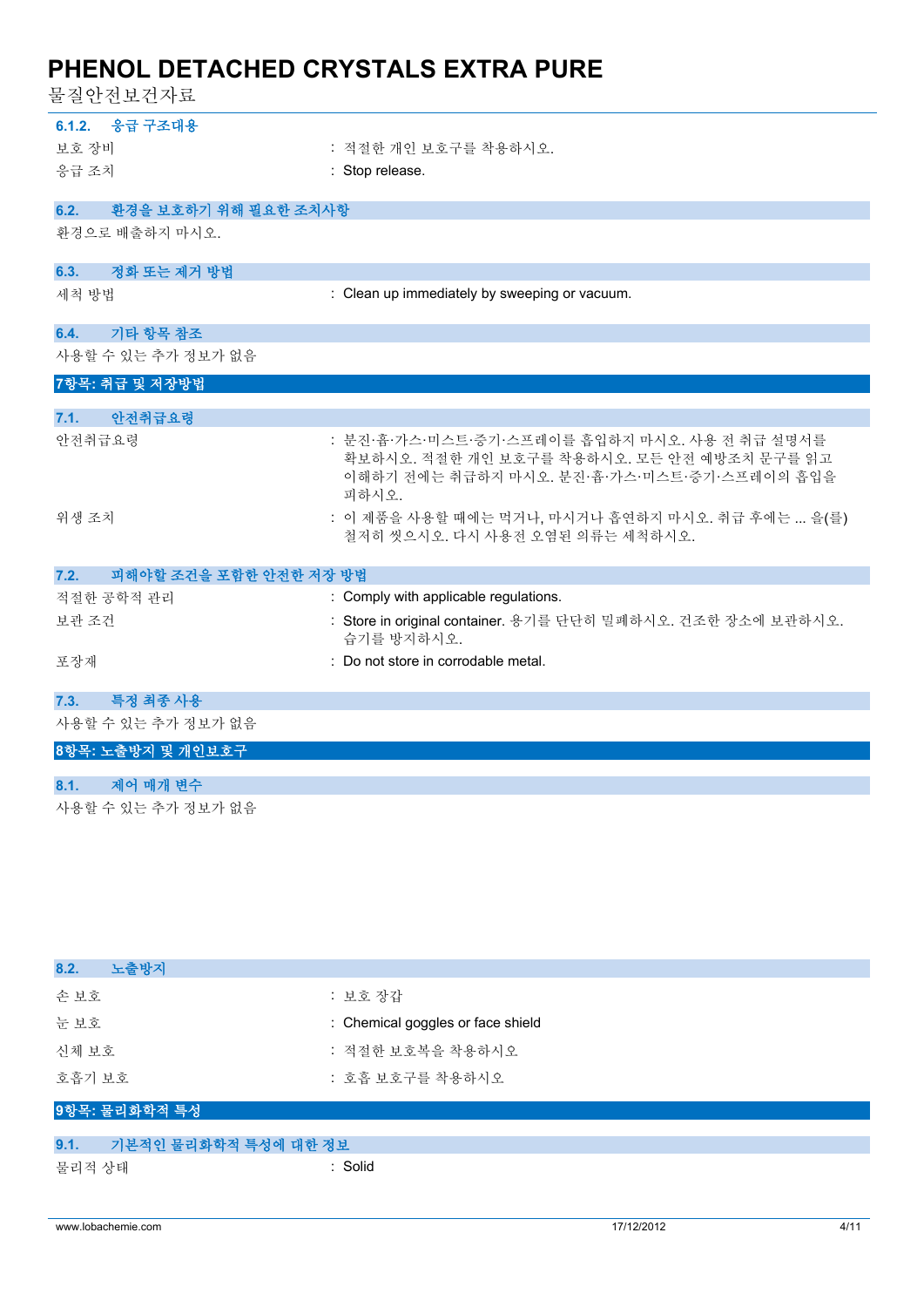물질안전보건자료

| ㄹ ㄹ ㄴ 긴 ㅗ 긴 시 ㅛ     |                   |
|---------------------|-------------------|
| 색상                  | : White crystals. |
| 냄새                  | : 자료없음            |
| 냄새 역치               | : 자료없음            |
| pH                  | : 자료없음            |
| 상대 증발 속도(부틸아세테이트=1) | : 자료없음            |
| 융해점                 | : 자료없음            |
| 빙점                  | : 자료없음            |
| 초기 끓는점과 끓는점 범위      | : 자료없음            |
| 인화점                 | : 자료없음            |
| 자연발화온도              | : 자료없음            |
| 분해온도                | : 자료없음            |
| 인화성(고체, 기체)         | : 자료없음            |
| 증기압                 | : 자료없음            |
| 20°C에서의 상대 증기 밀도    | : 자료없음            |
| 상대 밀도               | : 자료없음            |
| 용해도                 | : 자료없음            |
| n-옥탄올/물분배계수         | : 자료없음            |
| 점도, 운동학적            | : 자료없음            |
| 점도, 역학적             | : 자료없음            |
| 폭발성                 | : 자료없음            |
| 산화성                 | : 자료없음            |
| 인화 또는 폭발 범위의 상한/하한  | : 자료없음            |

### **9.2. 그 밖의 참고사항**

사용할 수 있는 추가 정보가 없음

### **10.1. 반응성**

Thermal decomposition generates : Corrosive vapours.

## **10.2. 화학적 안정성**

Stable under normal conditions.

# **10.3. 유해 반응의 가능성**

사용할 수 있는 추가 정보가 없음

# **10.4. 피해야 할 조건**

직사광선. Air contact. Moisture.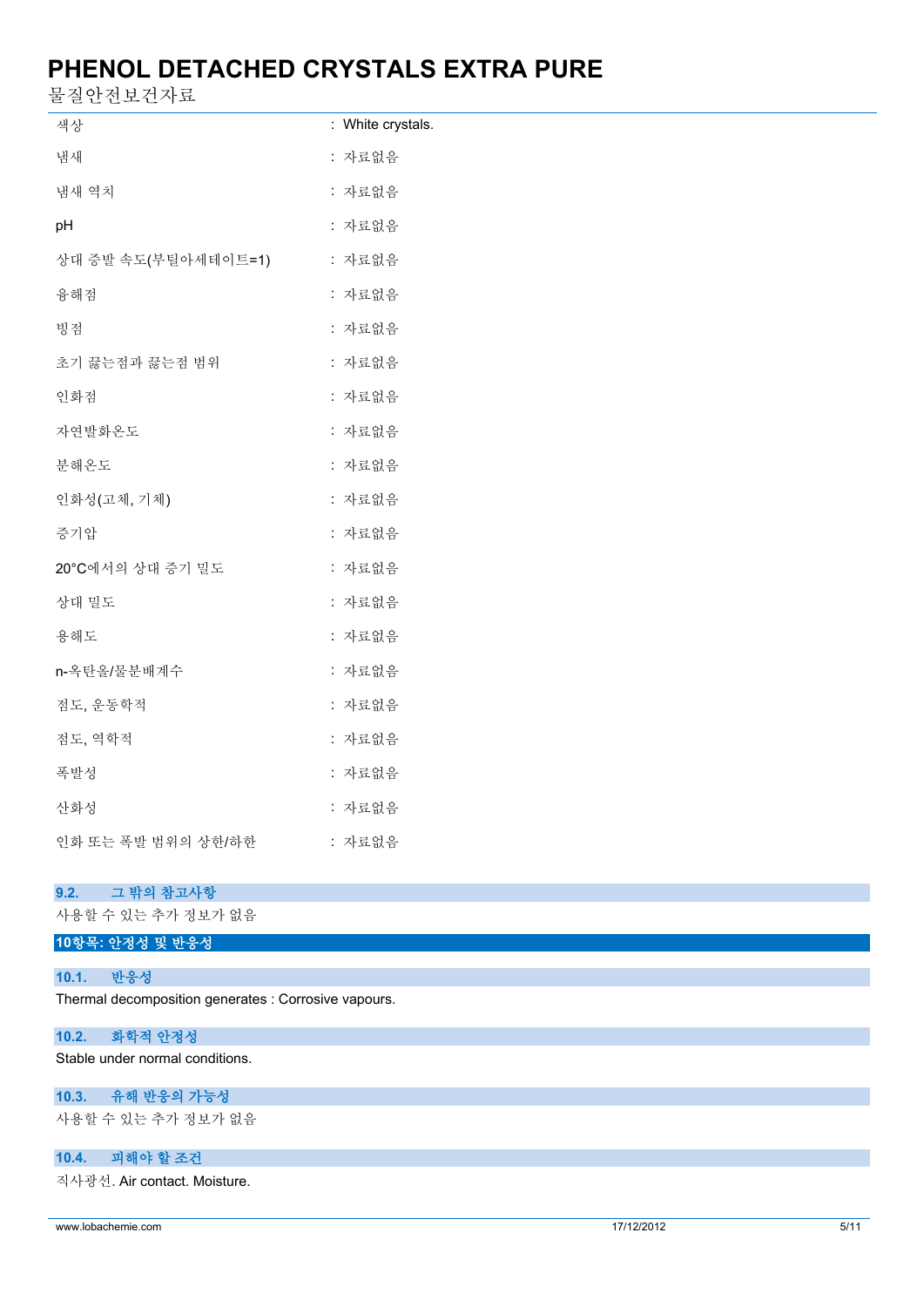물질안전보건자료

### **10.5. 피해야 할 물질**

사용할 수 있는 추가 정보가 없음

### **10.6. 분해시 생성되는 유해물질**

Thermal decomposition generates : Corrosive vapours.

| 11항목: 독성에 관한 정보   |                                                |
|-------------------|------------------------------------------------|
|                   |                                                |
| 11.1. 독성에 대한 정보   |                                                |
| 급성 독성             | : 경구: 삼키면 유독함. 경피: 피부와 접촉하면 유독함. 흡입: 흡입하면 유독함. |
| 피부 부식성 / 자극성      | : Causes severe skin burns and eye damage.     |
| 심한 눈손상 또는 자극성     | : 눈에 심한 손상을 일으킴.                               |
| 호흡기 또는 피부 과민성     | : 분류되지 않음                                      |
| 생식세포 돌연변이 유발성     | : 유전적인 결함을 일으킬 것으로 의심됨.                        |
| 발암성               | : 분류되지 않음                                      |
| 생식독성              | : 분류되지 않음                                      |
| 특정 표적장기 독성 (1회노출) | : 분류되지 않음                                      |
| 추가 정보             | : 기도 부식.                                       |
| 특정 표적장기 독성 (반복노출) | : 장기간 또는 반복 노출되면 장기에 손상을 일으킬 수 있음.             |
| 흡인유해성             | : 분류되지 않음                                      |
|                   |                                                |

인체 건강에 미치는 잠재적 악성 효과 및 증상 : 삼키면 유독함. 피부와 접촉하면 유독함.

#### **12항목: 환경에 미치는 영향**

### **12.1. 독성**

사용할 수 있는 추가 정보가 없음

### **12.2. 잔류성 및 분해성**

사용할 수 있는 추가 정보가 없음

### **12.3. 생물농축성**

사용할 수 있는 추가 정보가 없음

### **12.4. 토양이동성**

사용할 수 있는 추가 정보가 없음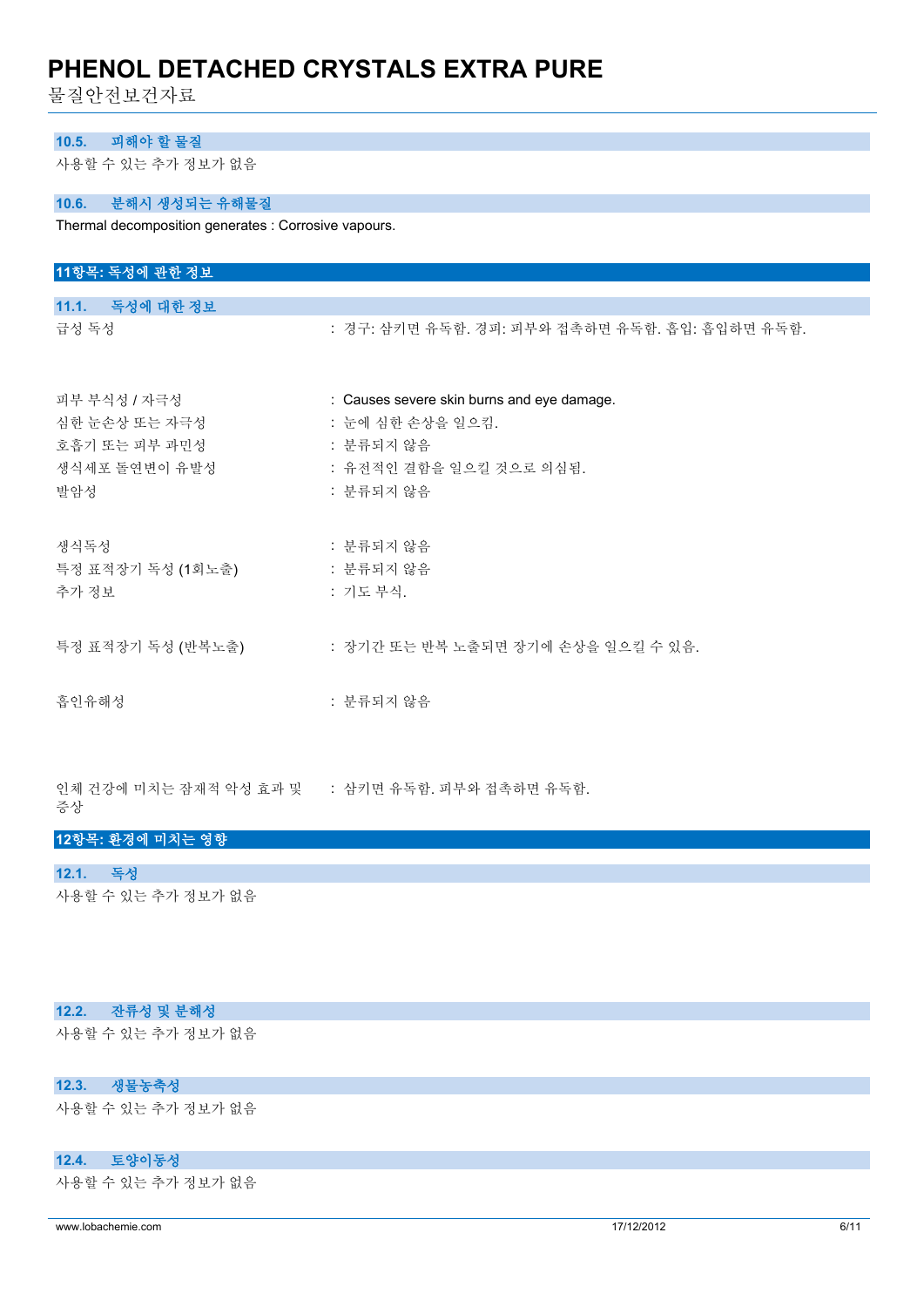물질안전보건자료

#### **12.5. PBT 및 vPvB 평가 결과**

사용할 수 있는 추가 정보가 없음

| 12.6.<br>기타 유해 영향                                     |                                         |
|-------------------------------------------------------|-----------------------------------------|
| 사용할 수 있는 추가 정보가 없음                                    |                                         |
| 13항목: 폐기시 주의사항                                        |                                         |
| 폐기물 처리법<br>13.1.                                      |                                         |
| Product/Packaging disposal                            | :  내용물과 용기를 폐기하시오.                      |
| recommendations                                       |                                         |
| 생태학 - 폐기물                                             | : Hazardous waste due to toxicity.      |
| 14항목: 운송에 필요한 정보                                      |                                         |
| ADR / RID / IMDG / IATA / ADN 에 따름                    |                                         |
| 14.1.<br>유엔번호(UN No.)                                 |                                         |
| UN-번호(ADR)                                            | : 1671                                  |
| UN-번호 (IMDG)                                          | : 1671                                  |
| UN-번호(IATA)                                           | : 1671                                  |
| UN-번호(ADN)                                            | : 1671                                  |
| UN-번호(RID)                                            | : 1671                                  |
|                                                       |                                         |
| 14.2.<br>적정선적명                                        |                                         |
| 고유 운송 명칭(ADR)                                         | : PHENOL, SOLID                         |
| Proper Shipping Name (IMDG)                           | : PHENOL, SOLID<br>: PHENOL, SOLID      |
| 고유 운송 명칭(IATA)                                        | : PHENOL, SOLID                         |
| 고유 운송 명칭(ADN)                                         | : PHENOL, SOLID                         |
| 고유 운송 명칭(RID)<br>Transport document description (ADR) | : UN 1671 PHENOL, SOLID, 6.1, II, (D/E) |
| 운송 문서 기술 (IMDG)                                       | : UN 1671 PHENOL, SOLID, 6.1, II        |
| 운송 문서 기술 (IATA)                                       | : UN 1671 PHENOL, SOLID, 6.1, II        |
| 운송 문서 기술 (ADN)                                        | : UN 1671 PHENOL, SOLID, 6.1, II        |
| 운송 문서 기술 (RID)                                        | : UN 1671 PHENOL, SOLID, 6.1, II        |
|                                                       |                                         |
| 운송에서의 위험성 등급<br>14.3.                                 |                                         |
| <b>ADR</b>                                            |                                         |
| 운송 위험 분류 (ADR)                                        | : 6.1                                   |
| Danger labels (ADR)                                   | : 6.1                                   |
|                                                       |                                         |
| <b>IMDG</b>                                           |                                         |
| 운송 위험 분류 (IMDG)                                       | : 6.1                                   |
| Danger labels (IMDG)                                  | : 6.1                                   |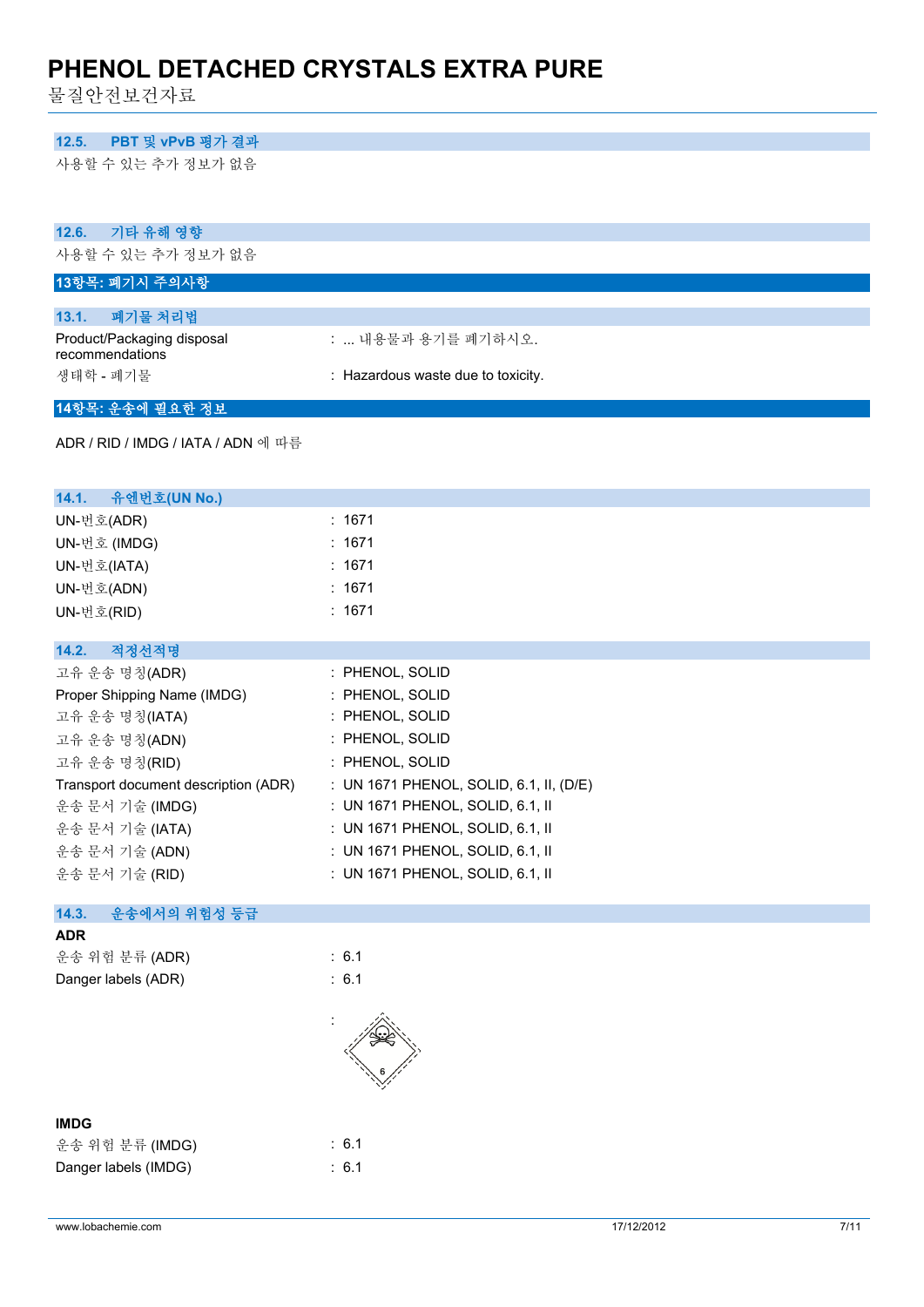물질안전보건자료

|                          | ÷                         |            |      |
|--------------------------|---------------------------|------------|------|
|                          |                           |            |      |
|                          |                           |            |      |
| <b>IATA</b>              |                           |            |      |
| 운송 위험 분류 (IATA)          | : 6.1                     |            |      |
| 위험 표지 라벨(IATA)           | : 6.1                     |            |      |
|                          |                           |            |      |
|                          |                           |            |      |
|                          |                           |            |      |
|                          |                           |            |      |
| <b>ADN</b>               |                           |            |      |
| 운송 위험 분류 (ADN)           | : 6.1                     |            |      |
| Danger labels (ADN)      | : 6.1                     |            |      |
|                          |                           |            |      |
|                          |                           |            |      |
|                          |                           |            |      |
|                          |                           |            |      |
| <b>RID</b>               |                           |            |      |
| 운송 위험 분류 (RID)           | : 6.1                     |            |      |
| Danger labels (RID)      | : 6.1                     |            |      |
|                          |                           |            |      |
|                          |                           |            |      |
|                          |                           |            |      |
|                          |                           |            |      |
| 용기등급<br>14.4.            |                           |            |      |
| 포장 등급(ADR)               | ÷Ш                        |            |      |
| 포장 등급(IMDG)              | $\colon \, \mathrm{II}$   |            |      |
| 포장 그룹(IATA)              | $\colon \, \mathrm{I\!I}$ |            |      |
| 포장 그룹(ADN)               | $\colon \, \mathrm{II}$   |            |      |
| 포장 등급(RID)               | $\colon \, \mathrm{I\!I}$ |            |      |
| 14.5.<br>환경 유해성          |                           |            |      |
| 환경에 위험                   | : No                      |            |      |
| 해양오염물질                   | : No                      |            |      |
| 그 밖의 참고사항                | : 가용 추가 정보 없음             |            |      |
|                          |                           |            |      |
| 사용자를 위한 특별 주의사항<br>14.6. |                           |            |      |
| - 내륙 수송                  |                           |            |      |
| 분류 코드(UN)                | : T2                      |            |      |
| 특수 공급(ADR)               | : 279<br>: 500g           |            |      |
| 일정량(ADR)<br>극소량(ADR)     | $\therefore$ E4           |            |      |
|                          |                           |            |      |
| www.lobachemie.com       |                           | 17/12/2012 | 8/11 |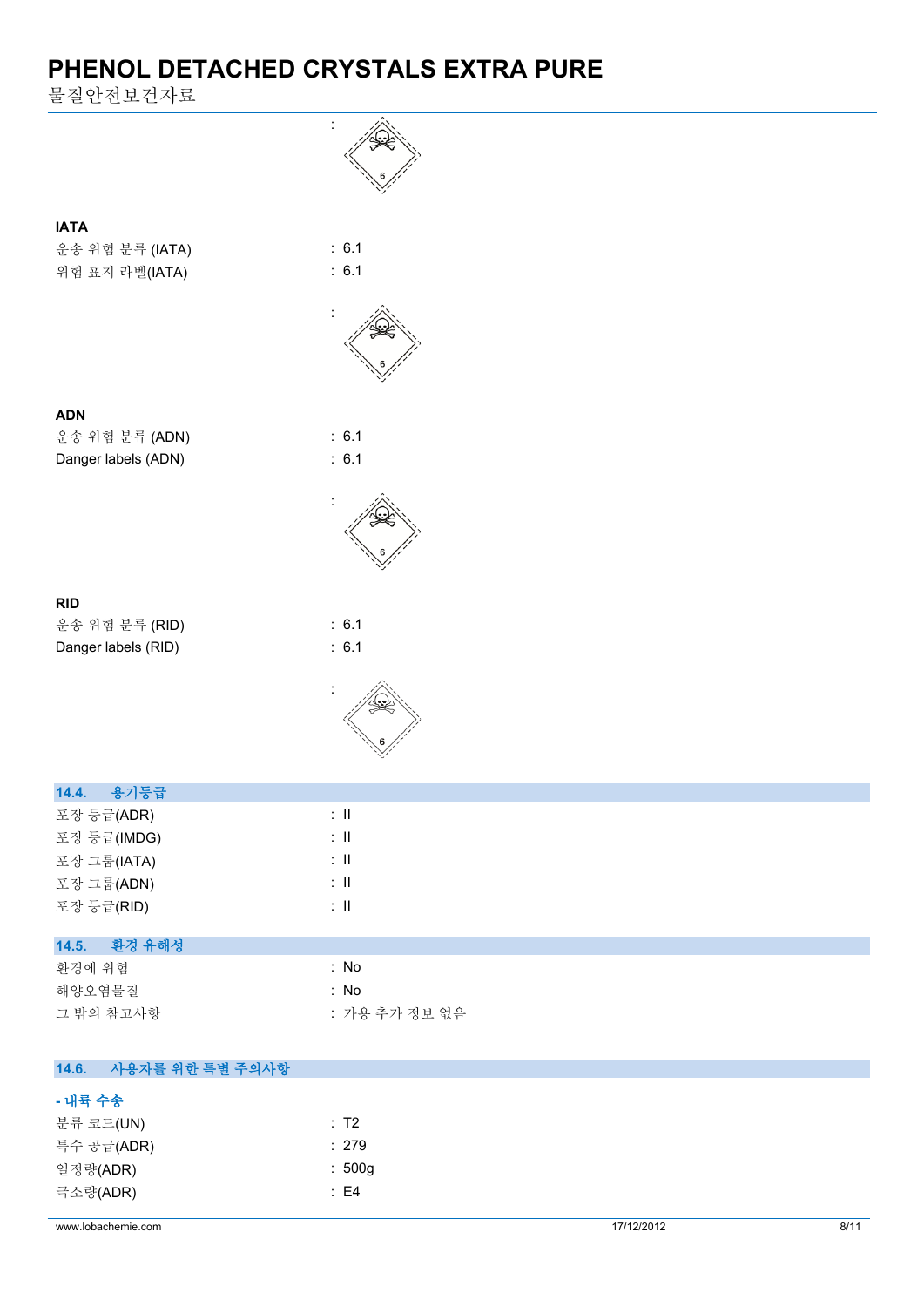물질안전보건자료

| Packing instructions (ADR)                                                 |                      | : P002, IBC08     |
|----------------------------------------------------------------------------|----------------------|-------------------|
| Special packing provisions (ADR)                                           |                      | Β4                |
| Mixed packing provisions (ADR)                                             | $\ddot{\phantom{a}}$ | MP10              |
| Portable tank and bulk container<br>instructions (ADR)                     | ÷                    | T3                |
| Portable tank and bulk container special<br>provisions (ADR)               | ÷.                   | TP33              |
| Tank code (ADR)                                                            |                      | SGAH              |
| Tank special provisions (ADR)                                              |                      | : TU15, TE19      |
| 탱크 수송용 차량                                                                  |                      | AT                |
| 운송 범주(ADR)                                                                 |                      | :2                |
| Special provisions for carriage - Packages : V11<br>(ADR)                  |                      |                   |
| Special provisions for carriage - Loading,<br>unloading and handling (ADR) |                      | : CV13, CV28      |
| Special provisions for carriage - Operation<br>(ADR)                       | ÷                    | S9, S19           |
| 위험 식별 번호(Kemler 번호)                                                        | $\ddot{\cdot}$       | 60                |
| 오렌지 플레이트                                                                   |                      | 60                |
|                                                                            |                      | 1671              |
| 터널 제한 코드 (ADR)                                                             | :                    | D/E               |
| EAC 코드                                                                     |                      | : 2X              |
|                                                                            |                      |                   |
| - 해상 운송                                                                    |                      |                   |
| Special provision (IMDG)                                                   |                      | 279               |
| Limited quantities (IMDG)                                                  |                      | : 500 g           |
| 극소량(IMDG)                                                                  |                      | E <sub>4</sub>    |
| Packing instructions (IMDG)                                                |                      | P002              |
| IBC packing instructions (IMDG)                                            |                      | IBC08             |
| IBC special provisions (IMDG)                                              |                      | <b>B2, B4</b>     |
| Tank instructions (IMDG)                                                   |                      | T3<br><b>TP33</b> |
| Tank special provisions (IMDG)<br>EmS-No. (Fire)                           |                      | : F-A             |
| EmS-No. (Spillage)                                                         |                      | $: S-A$           |
| Stowage category (IMDG)                                                    |                      | : A               |
| MFAG-번호                                                                    |                      | 153               |
| - 항공 운송                                                                    |                      |                   |
| PCA 예상 수량(IATA)                                                            |                      | $\therefore$ E4   |
| PCA 제한 수량(IATA)                                                            |                      | Y644              |
| PCA 제한 수량 최대 순수량(IATA)                                                     | ÷.                   | 1kg               |
| PCA 포장 지침(IATA)                                                            |                      | : 669             |
| PCA 최대 순수량(IATA)                                                           |                      | $: 25$ kg         |
| CAO 포장 지침(IATA)                                                            | ÷.                   | 676               |
|                                                                            |                      | : 100kg           |
| CAO 최대 순수량(IATA)                                                           |                      | : A113            |
| 특별 공급(IATA)                                                                |                      | : 6L              |
| ERG 코드(IATA)                                                               |                      |                   |
| - 국내 수로 운송                                                                 |                      |                   |
| 분류 코드(ADN)                                                                 |                      | : T2              |
| 특별 공급(ADN)                                                                 |                      | : 279, 802        |
| 일정량(ADN)                                                                   |                      | : $500 g$         |

www.lobachemie.com 37/12/2012 9/11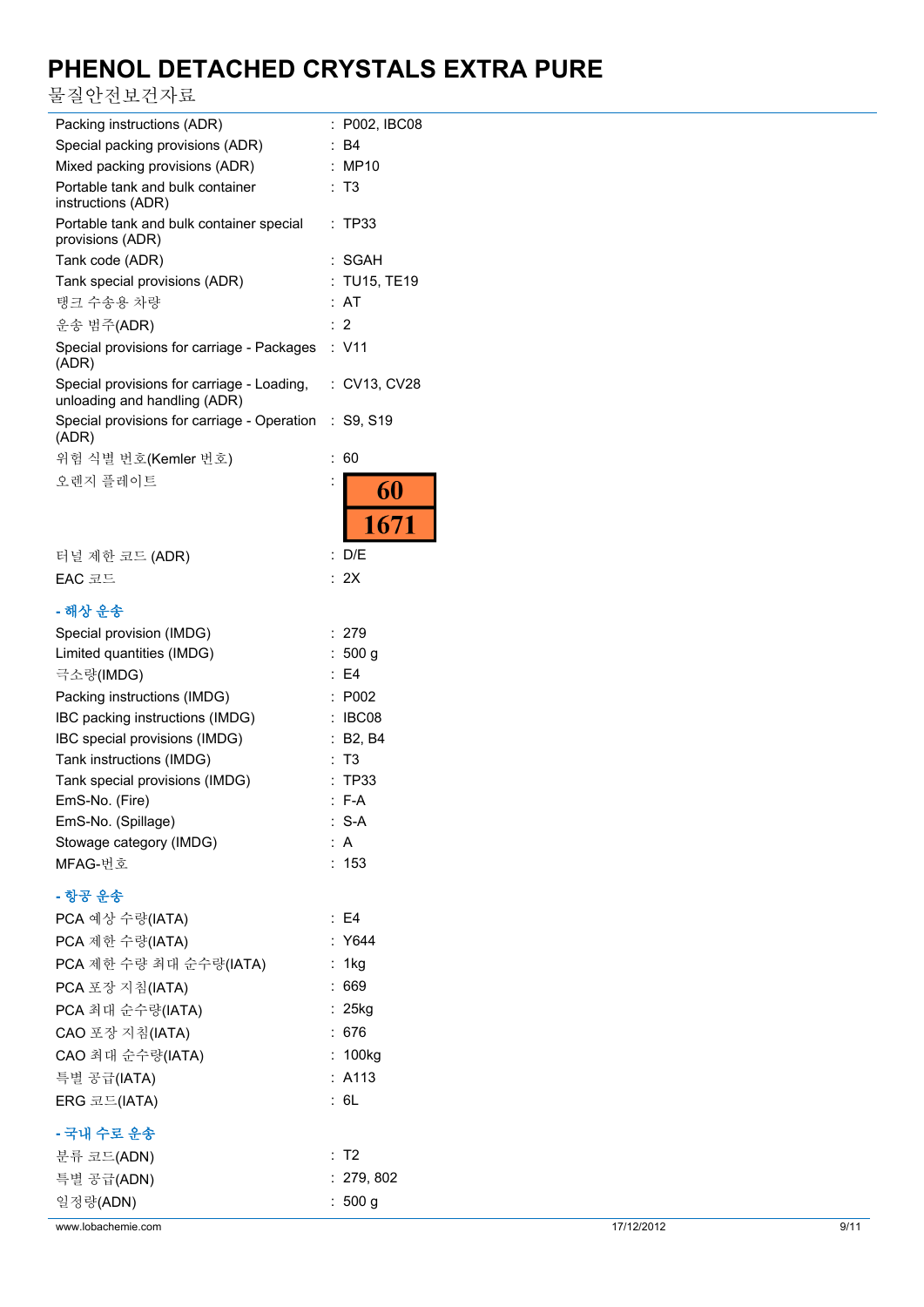물질안전보건자료

| 극소량(ADN)                                                         | : E4               |
|------------------------------------------------------------------|--------------------|
| Equipment required (ADN)                                         | $:$ PP, EP         |
| Number of blue cones/lights (ADN)                                | $\therefore$ 2     |
| - 철도 수송                                                          |                    |
| Classification code (RID)                                        | : T2               |
| 특별 공급(RID)                                                       | : 279              |
| 한정 수량(RID)                                                       | : 500g             |
| 극소량(RID)                                                         | $E = 4$            |
| Packing instructions (RID)                                       | : P002, IBC08      |
| Special packing provisions (RID)                                 | $\therefore$ B4    |
| Mixed packing provisions (RID)                                   | : MP10             |
| Portable tank and bulk container<br>instructions (RID)           | : T3               |
| Portable tank and bulk container special<br>provisions (RID)     | : TP33             |
| Tank codes for RID tanks (RID)                                   | : SGAH             |
| Special provisions for RID tanks (RID)                           | : TU15             |
| 운송 범주(RID)                                                       | : 2                |
| Special provisions for carriage - Packages : W11<br>(RID)        |                    |
| Special provisions for carriage – Loading<br>and unloading (RID) | : CW13, CW28, CW31 |
| Colis express (express parcels) (RID)                            | :CE9               |
| Hazard identification number (RID)                               | : 60               |

### **14.7. MARPOL 73/78 별첨 II 및 IBC 코드에 따른 대량 운송**

해당없음

## **15항목: 법적 규제현황**

### **15.1. 안전, 보건 및 환경과 관련하여 단일물질 또는 혼합물에 대한 특별 규정/법규**

#### **15.1.1. EU 규정**

REACH의 별첨 XVII 규제사항에 따른 제한 없음

PHENOL DETACHED CRYSTALS EXTRA PURE is not on the REACH Candidate List PHENOL DETACHED CRYSTALS EXTRA PURE is not on the REACH Annex XIV List

### **15.1.2. 국가 규정**

### **독일**

| AwSV/VwVwS Annex reference                                                     | : Water hazard class (WGK) 2, hazardous to water (Classification according to<br>VwVwS, Annex 2; WGK No 170) |
|--------------------------------------------------------------------------------|--------------------------------------------------------------------------------------------------------------|
| 12th Ordinance Implementing the Federal<br>Immission Control Act - 12. BlmSchV | : 12차 BlmSchV(배출 방지 법령) (심각한 사고에 대한 규정) 미대상                                                                  |

### **덴마크**